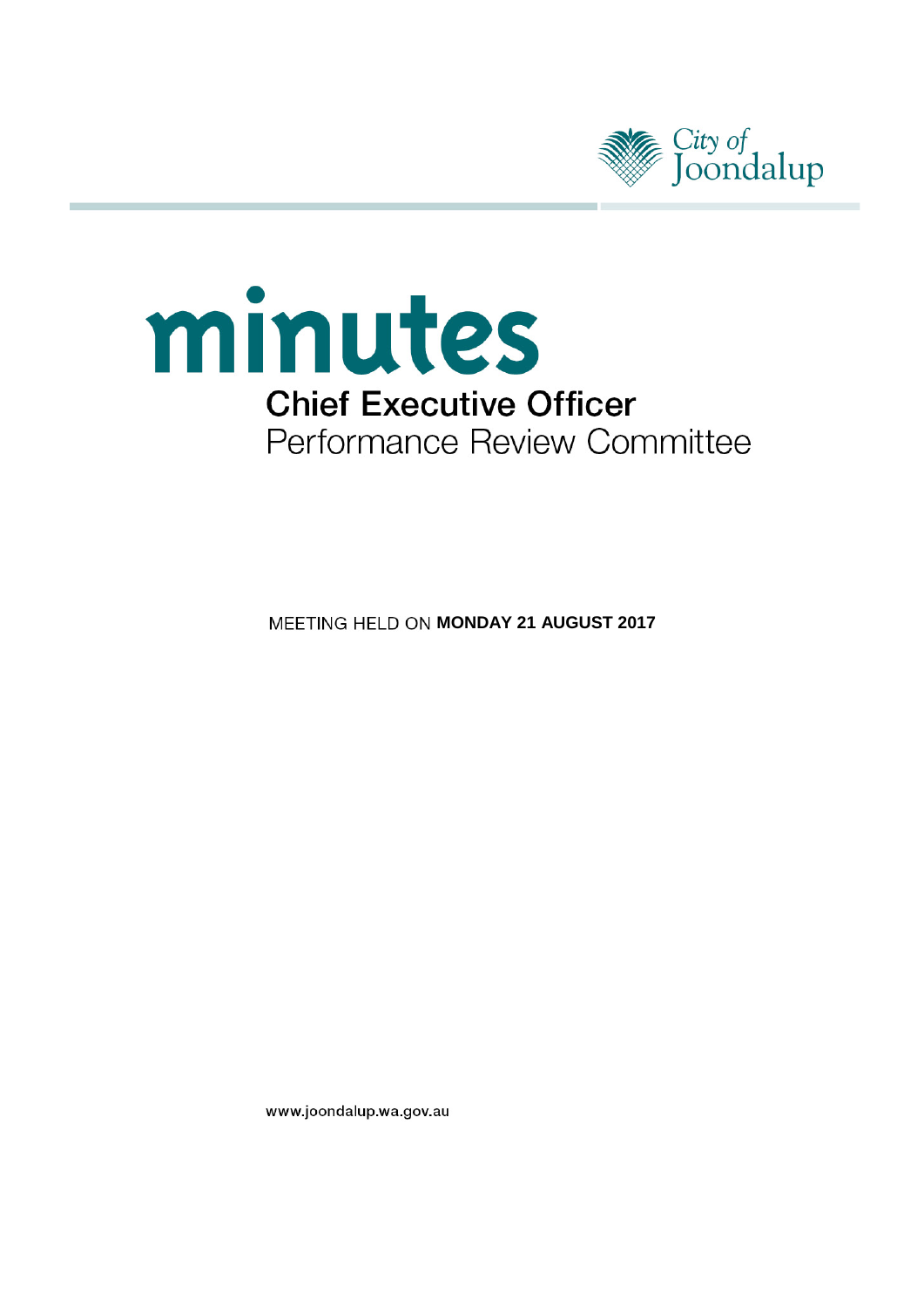# **TABLE OF CONTENTS**

| Item No. | <b>Title</b>                                                                               |    |
|----------|--------------------------------------------------------------------------------------------|----|
|          | <b>Declaration of Opening</b>                                                              | 3  |
|          | <b>Declarations of Interest</b>                                                            | 4  |
|          | Apologies/Leave of absence                                                                 | 5  |
|          | <b>Confirmation of Minutes</b>                                                             | 5  |
|          | Announcements by the Presiding Member without discussion                                   | 5  |
|          | Identification of matters for which the meeting may be closed to<br>the public             | 5  |
|          | <b>Petitions and deputations</b>                                                           | 5  |
|          | <b>Reports</b>                                                                             | 6  |
| 1        | Confidential - Chief Executive Officer Annual Performance Review -<br>Pre Interview Report | 6  |
|          | <b>Urgent Business</b>                                                                     | 12 |
|          | Motions of which previous notice has been given                                            | 12 |
|          | <b>Requests for Reports for future consideration</b>                                       | 12 |
|          | <b>Closure</b>                                                                             | 12 |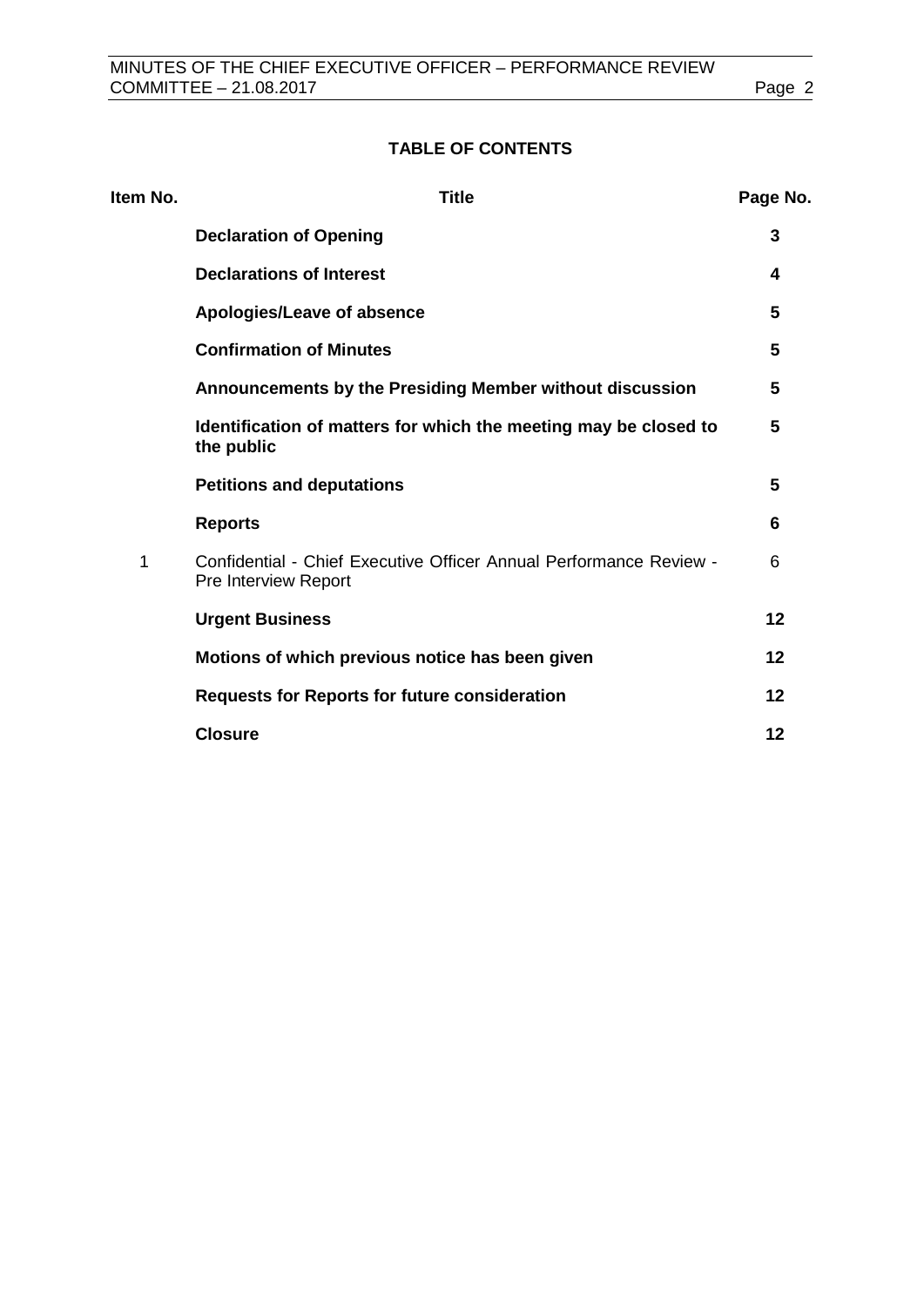# **CITY OF JOONDALUP**

### **MINUTES OF THE CHIEF EXECUTIVE OFFICER – PERFORMANCE REVIEW COMMITTEE MEETING HELD IN CONFERENCE ROOM 2, JOONDALUP CIVIC CENTRE, BOAS AVENUE, JOONDALUP ON MONDAY 21 AUGUST 2017.**

# **ATTENDANCE**

#### **Committee Members**

| Cr Russ Fishwick, JP      | <b>Presiding Member</b>        |                              |
|---------------------------|--------------------------------|------------------------------|
| <b>Mayor Troy Pickard</b> |                                | from 5.55pm                  |
| Cr Russell Poliwka        |                                | from $5.47$ pm               |
| Cr John Logan             |                                |                              |
| Cr Kerry Hollywood        |                                |                              |
| Cr Mike Norman            | <b>Deputy Presiding Member</b> | from 5.55pm                  |
| Cr Nige Jones             |                                | Absent from 7.23pm to 7.24pm |
|                           |                                |                              |
|                           |                                |                              |

# **Observers**

Cr John Chester

### **Officers**

| Mr Mike Tidy     | <b>Director Corporate Services</b> |
|------------------|------------------------------------|
| Mr Brad Sillence | <b>Manager Governance</b>          |

### **Guests**

Mr John Phillips **JCP Consulting** 

# <span id="page-2-0"></span>**DECLARATION OF OPENING**

The Presiding Member declared the meeting open at 5.45pm.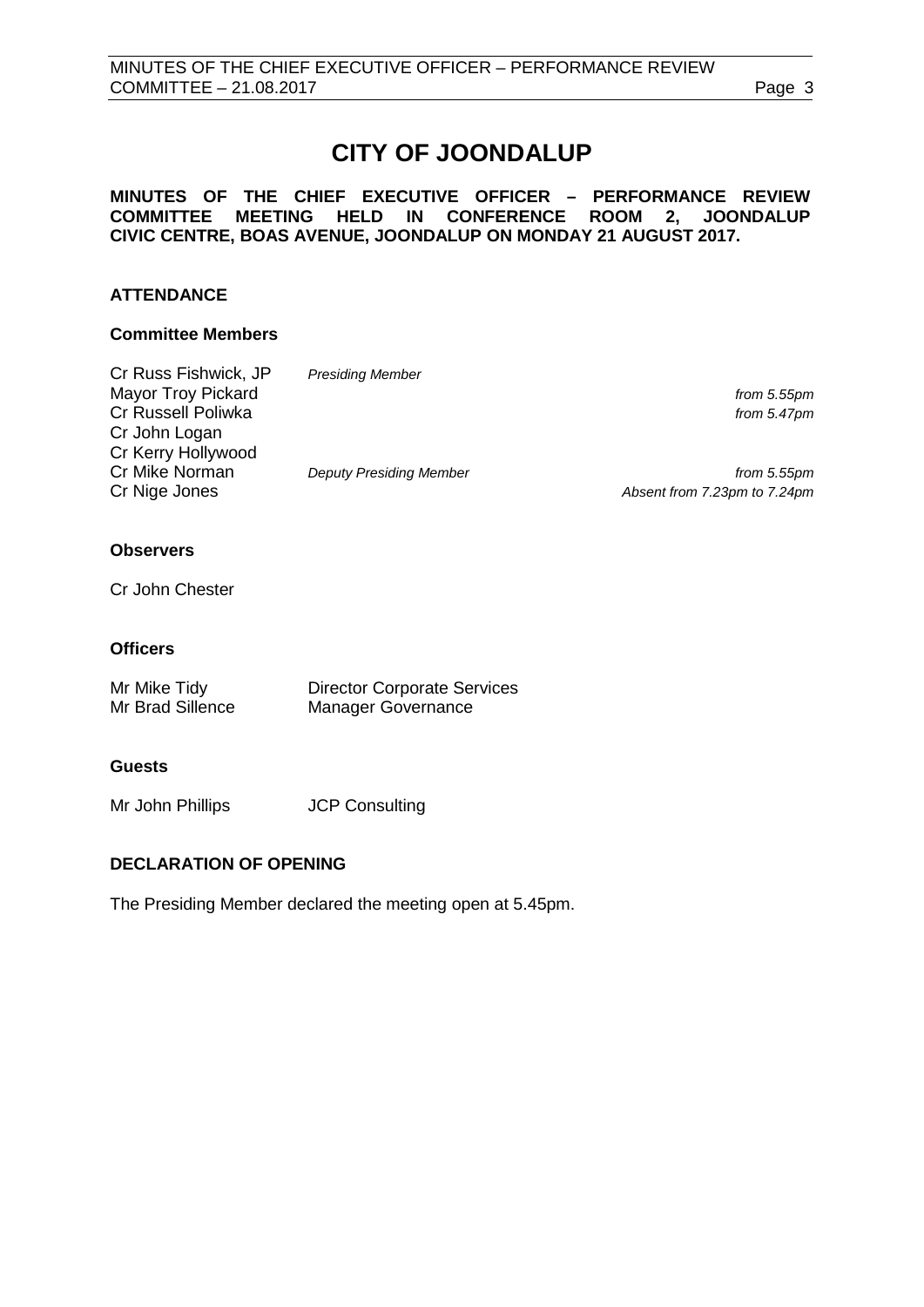## <span id="page-3-0"></span>**DECLARATIONS OF INTEREST**

#### **Disclosures of Financial / Proximity Interest**

A declaration under this section requires that the nature of the interest must be disclosed. Consequently a member who has made a declaration must not preside, participate in, or be present during any discussion or decision-making procedure relating to the matter the subject of the declaration. An employee is required to disclose their financial interest and if required to do so by the Council must disclose the extent of the interest. Employees are required to disclose their financial interests where they are required to present verbal or written reports to the Council. Employees are able to continue to provide advice to the Council in the decision making process if they have disclosed their interest.

| <b>Name/Position</b>      | Mr Garry Hunt - Chief Executive Officer.                           |  |
|---------------------------|--------------------------------------------------------------------|--|
| <b>Item No./Subject</b>   | Item 1 - Confidential - Chief Executive Officer Annual Performance |  |
|                           | Review - Pre Interview Report.                                     |  |
| <b>Nature of interest</b> | Financial.                                                         |  |
| <b>Extent of Interest</b> | Mr Hunt holds the position of Chief Executive Officer.             |  |

#### **Disclosures of interest affecting impartiality**

Elected Members (in accordance with Regulation 11 of the *Local Government [Rules of Conduct] Regulations 2007)* and employees (in accordance with the Code of Conduct) are required to declare any interest that may affect their impartiality in considering a matter. This declaration does not restrict any right to participate in or be present during the decision-making process. The Elected Member/employee is also encouraged to disclose the nature of the interest.

| <b>Name/Position</b>      | Mr Mike Tidy - Director Corporate Services.                        |  |  |
|---------------------------|--------------------------------------------------------------------|--|--|
| <b>Item No./Subject</b>   | Item 1 - Confidential - Chief Executive Officer Annual Performance |  |  |
|                           | Review - Pre Interview Report.                                     |  |  |
| <b>Nature of interest</b> | Interest that may affect impartiality.                             |  |  |
| <b>Extent of Interest</b> | Due to the nature of Mr Tidy's employment relationship with the    |  |  |
|                           | <b>Chief Executive Officer.</b>                                    |  |  |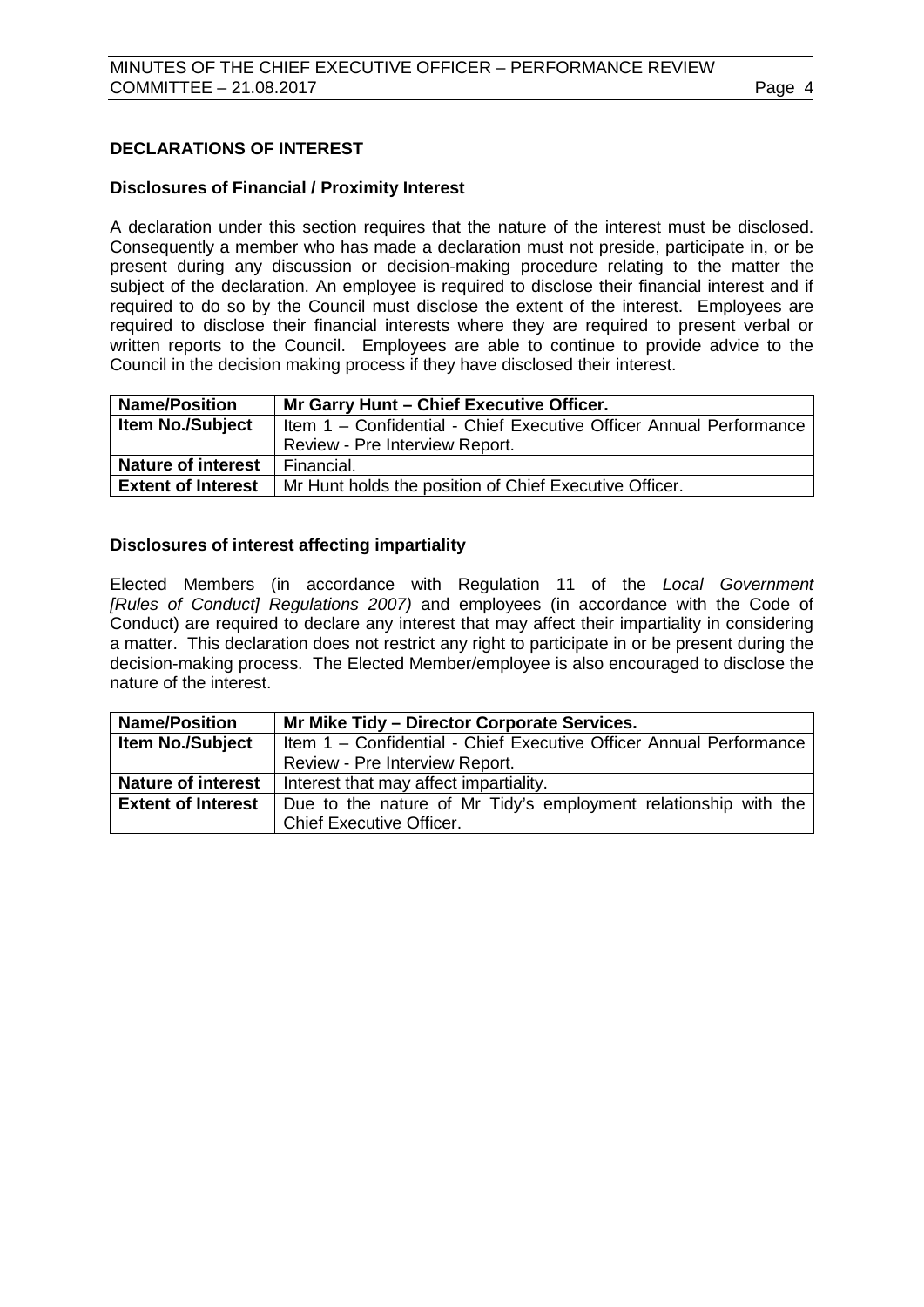### <span id="page-4-0"></span>**APOLOGIES/LEAVE OF ABSENCE**

#### **Leave of Absence previously approved**

| Cr Nige Jones   | 30 August to 4 September 2017 inclusive;     |
|-----------------|----------------------------------------------|
| Cr John Logan   | 10 September to 17 September 2017 inclusive; |
| Cr Mike Norman  | 10 September to 22 September 2017 inclusive; |
| Cr Liam Gobbert | 12 September 2017;                           |
| Cr Sophie Dwyer | 23 September to 8 October 2017 inclusive;    |
| Cr Nige Jones   | 25 September to 11 October 2017 inclusive.   |
|                 |                                              |

#### <span id="page-4-1"></span>**CONFIRMATION OF MINUTES**

MINUTES OF THE CHIEF EXECUTIVE OFFICER – PERFORMANCE REVIEW COMMITTEE HELD ON 6 JUNE 2017

**MOVED Cr Hollywood SECONDED Cr Logan that the minutes of the meeting of the Chief Executive Officer – Performance Review Committee held on 6 June 2017 be confirmed as a true and correct record.**

#### **The Motion was Put and CARRIED (4/0)**

**In favour of the Motion:** Crs Fishwick, Hollywood, Jones and Logan.

#### **ANNOUNCEMENTS BY THE PRESIDING MEMBER WITHOUT DISCUSSION**

Nil.

## <span id="page-4-2"></span>**IDENTIFICATION OF MATTERS FOR WHICH THE MEETING MAY BE CLOSED TO THE PUBLIC**

In accordance with Clause 5.2 of the City's *Meeting Procedures Local Law 2013*, this meeting was not open to the public.

#### <span id="page-4-3"></span>**PETITIONS AND DEPUTATIONS**

Nil.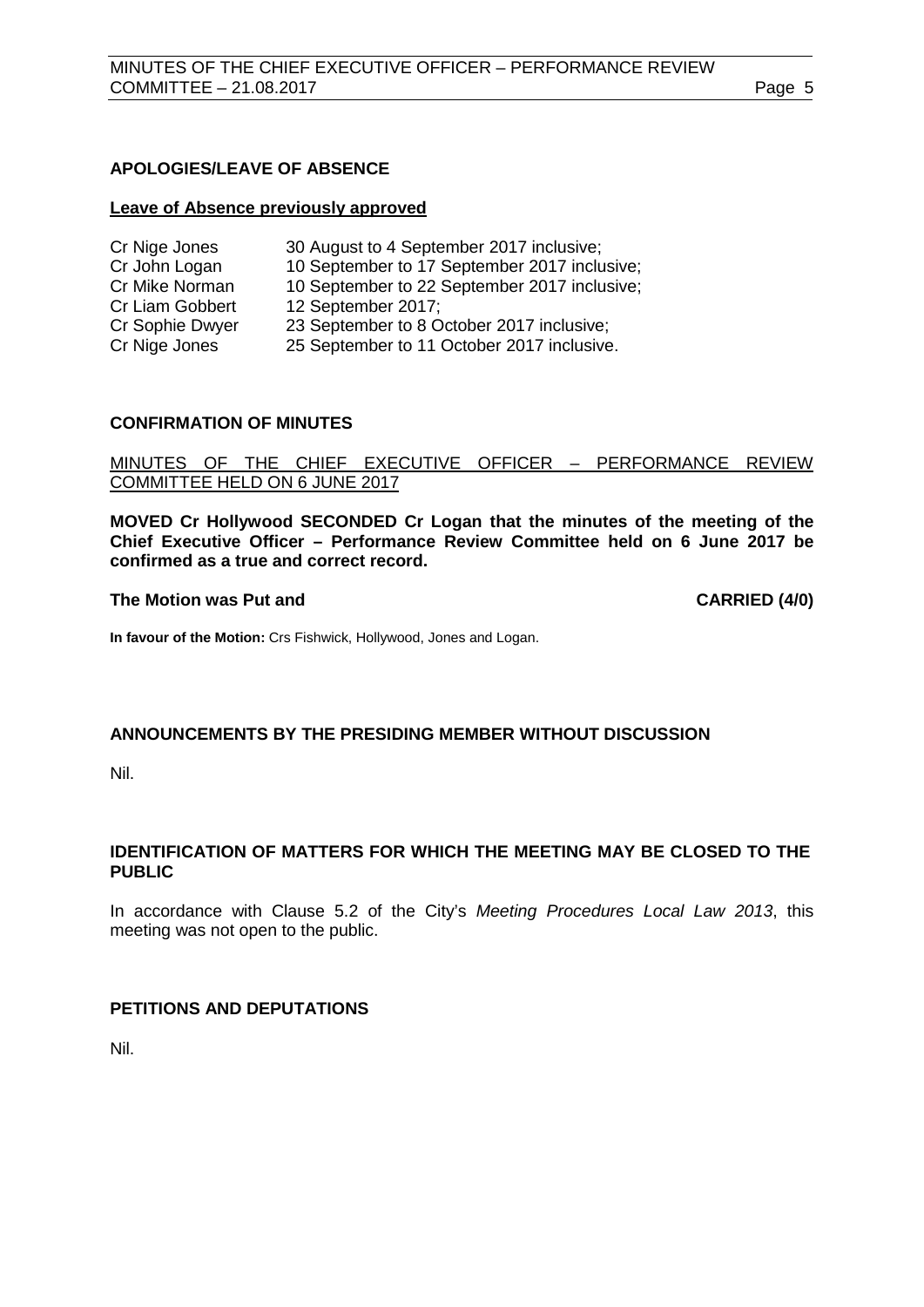### <span id="page-5-0"></span>**REPORT**

#### **Disclosure of Financial/Proximity Interest**

| <b>Name/Position</b>          | Mr Garry Hunt - Chief Executive Officer.                                                       |  |  |
|-------------------------------|------------------------------------------------------------------------------------------------|--|--|
|                               | <b>Item No./Subject</b>   Item $1 -$ Confidential - Chief Executive Officer Annual Performance |  |  |
|                               | Review - Pre Interview Report.                                                                 |  |  |
| Nature of interest Financial. |                                                                                                |  |  |
|                               | <b>Extent of Interest</b>   Mr Hunt holds the position of Chief Executive Officer.             |  |  |

#### **Disclosure of interest affecting impartiality**

| <b>Name/Position</b> | Mr Mike Tidy - Director Corporate Services.                                                    |  |  |
|----------------------|------------------------------------------------------------------------------------------------|--|--|
|                      | <b>Item No./Subject</b>   Item $1 -$ Confidential - Chief Executive Officer Annual Performance |  |  |
|                      | Review - Pre Interview Report.                                                                 |  |  |
|                      | Nature of interest   Interest that may affect impartiality.                                    |  |  |
|                      | Extent of Interest   Due to the nature of Mr Tidy's employment relationship with the           |  |  |
|                      | Chief Executive Officer.                                                                       |  |  |

# <span id="page-5-1"></span>**ITEM 1 CONFIDENTIAL - CHIEF EXECUTIVE OFFICER ANNUAL PERFORMANCE REVIEW – PRE-INTERVIEW REPORT**

**WARD** All

| <b>RESPONSIBLE</b><br><b>DIRECTOR</b> | Mr Mike Tidy<br><b>Corporate Services</b>                                                                                                                                                        |                                                                                                                                                                         |
|---------------------------------------|--------------------------------------------------------------------------------------------------------------------------------------------------------------------------------------------------|-------------------------------------------------------------------------------------------------------------------------------------------------------------------------|
| <b>FILE NUMBER</b>                    | 74574                                                                                                                                                                                            |                                                                                                                                                                         |
| <b>ATTACHMENTS</b>                    | Attachment 1                                                                                                                                                                                     | Chief<br>Executive<br>Officer<br>Annual<br>Performance Review 2017 Report by<br><b>Consultant on Elected Member Feedback</b><br>(Confidential - distributed separately) |
|                                       | Attachment 2                                                                                                                                                                                     | Chief Executive Officer's Self Evaluation<br>Report – CEO Performance Review 2017<br>(Confidential – previously distributed<br>separately to all Elected Members)       |
|                                       | (Please Note:                                                                                                                                                                                    | Report and Attachments<br><b>The</b><br>are<br>confidential and will appear in the official<br>Minute Book only)                                                        |
| <b>AUTHORITY / DISCRETION</b>         | Executive - The substantial direction setting and oversight<br>role of Council, such as adopting plans and reports,<br>accepting tenders, directing operations, setting and<br>amending budgets. |                                                                                                                                                                         |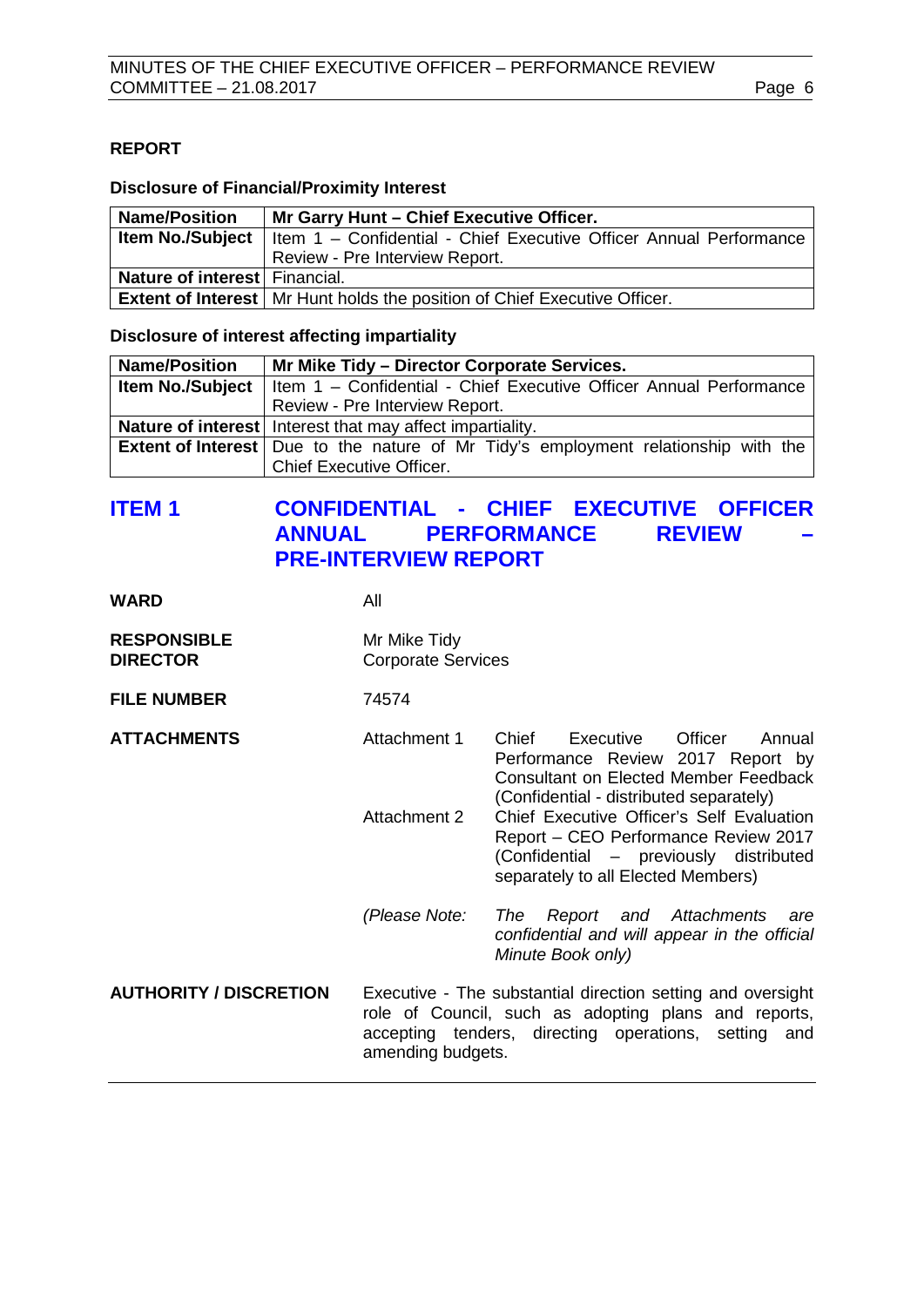### MINUTES OF THE CHIEF EXECUTIVE OFFICER – PERFORMANCE REVIEW COMMITTEE – 21.08.2017 Page 7

This report is confidential in accordance with Section 5.23(2)(a) of the *Local Government Act 1995*, which permits the meeting to be closed to the public for business relating to the following:

*a matter affecting an employee or employees.*

A full report was provided to Elected Members under separate cover. The report is not for publication.

*Cr Poliwka entered the room at 5.47pm.*

**MOVED Cr Poliwka, SECONDED Cr Jones that the Chief Executive Officer Performance Review Committee:**

- **1 NOTES that the requirements of clause 11.2(c) of the Chief Executive Officer's contract in relation to the Chief Executive Officer completing a self-evaluation report assessing his performance against the prescribed Key Performance Indicators have been met;**
- **2 RECEIVES the Chief Executive Officer's Self Evaluation Report on his performance;**
- **3 NOTES that the requirements of clause 11.2(e)(ii) of the Chief Executive Officer's contract in relation to inviting all Elected Members to make written comments on the Chief Executive Officer's performance have been met;**
- **4 RECEIVES the Consultant's Report on Elected Member feedback.**

#### **The Motion was Put and CARRIED (5/0)**

**In favour of the Motion:** Crs Fishwick, Hollywood, Jones, Logan and Poliwka.

*Mayor Pickard and Cr Norman entered the room at 5.55pm.*

**MOVED Cr Poliwka, SECONDED Cr Hollywood that the Chief Executive Officer Performance Review Committee:**

**5 ENDORSES the removal of the Key Focus Area - Diversity from the draft 2017- 18 Key Performance Indicators for the Chief Executive Officer;**

#### **The Motion was Put and CARRIED (7/0)**

**In favour of the Motion:** Cr Fishwick, Mayor Pickard, Crs Hollywood, Jones, Logan, Norman and Poliwka.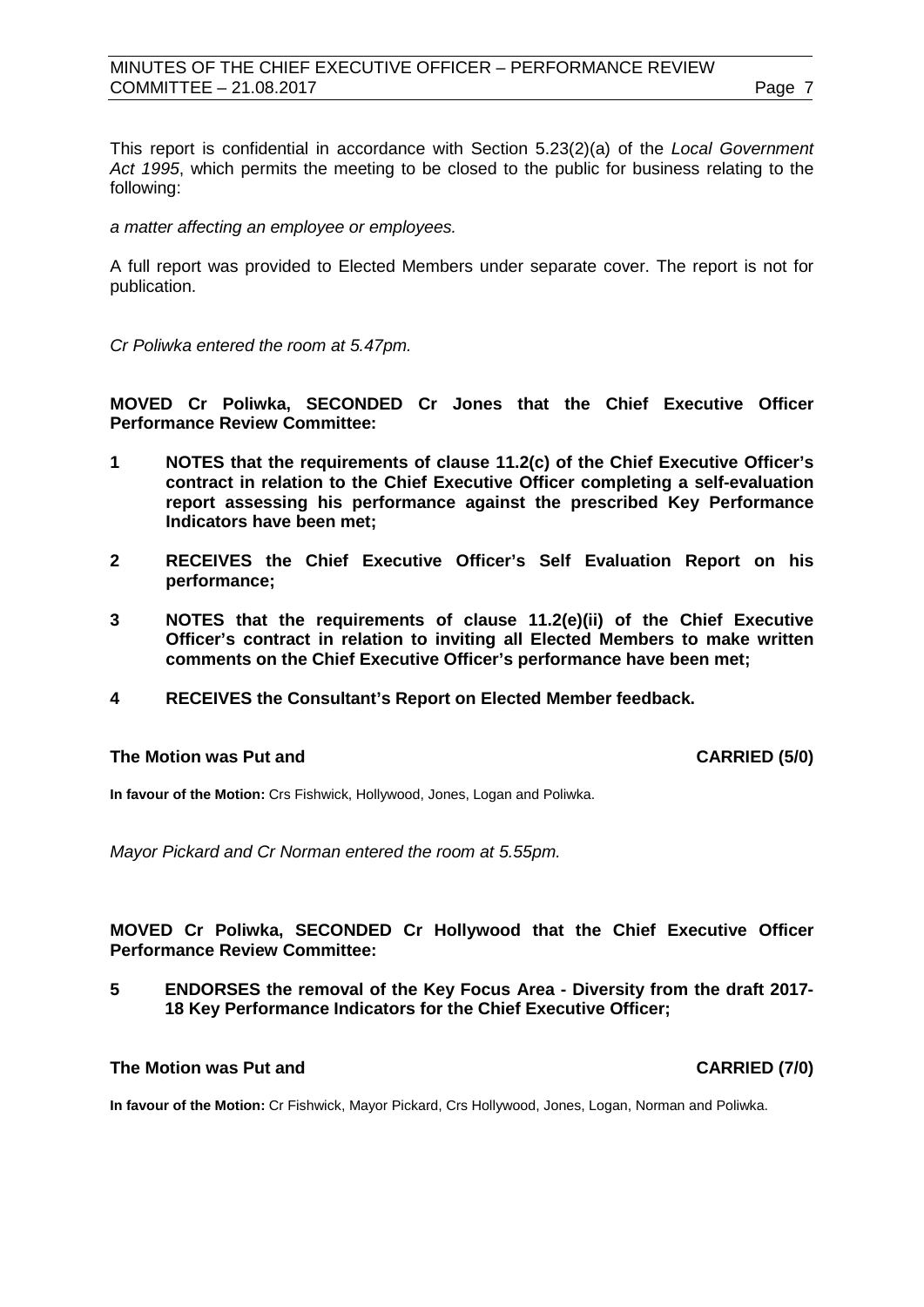**MOVED Mayor Pickard, SECONDED Cr Fishwick that the Chief Executive Officer Performance Review Committee:**

**6 AMENDS the Key Focus Area - Arts and Cultural Development with measure "Improve the vibrancy of the Joondalup CBD." to read Key Focus Area - Economic Development with measure "Improve the vibrancy of the Joondalup CBD.";**

#### **The Motion was Put and CARRIED (7/0)**

**In favour of the Motion:** Cr Fishwick, Mayor Pickard, Crs Hollywood, Jones, Logan, Norman and Poliwka.

**MOVED Mayor Pickard, SECONDED Cr Hollywood that the Chief Executive Officer Performance Review Committee:**

**7 AMENDS the Joondalup Performing Arts and Cultural Facility Major Project measure to "Concept Plan Review" and the deliverable to read "Undertake a Comprehensive review the current Joondalup Performing Arts and Cultural Facility Concept Plan addressing inter-government financial support, community support and scope.";**

**AMENDMENT MOVED Cr Norman, SECONDED Cr Logan that the motion be amended by the deletion of the work "current".**

#### **The Amendment was Put and CARRIED (5/2)**

**In favour of the Amendment:** Cr Fishwick, Mayor Pickard, Crs Hollywood, Logan and Norman. **Against the Amendment:** Crs Jones and Poliwka.

#### **The Original Motion as amended, being:**

**That the Chief Executive Officer Performance Review Committee:**

**7 AMENDS the Joondalup Performing Arts and Cultural Facility Major Project measure to "Concept Plan Review" and the deliverable to read "Undertake a Comprehensive review the Joondalup Performing Arts and Cultural Facility Concept Plan addressing inter-government financial support, community support and scope.";**

**Was Put and CARRIED (5/2)**

**In favour of the Motion:** Cr Fishwick, Mayor Pickard, Crs Hollywood, Logan and Norman. **Against the Motion:** Crs Jones and Poliwka.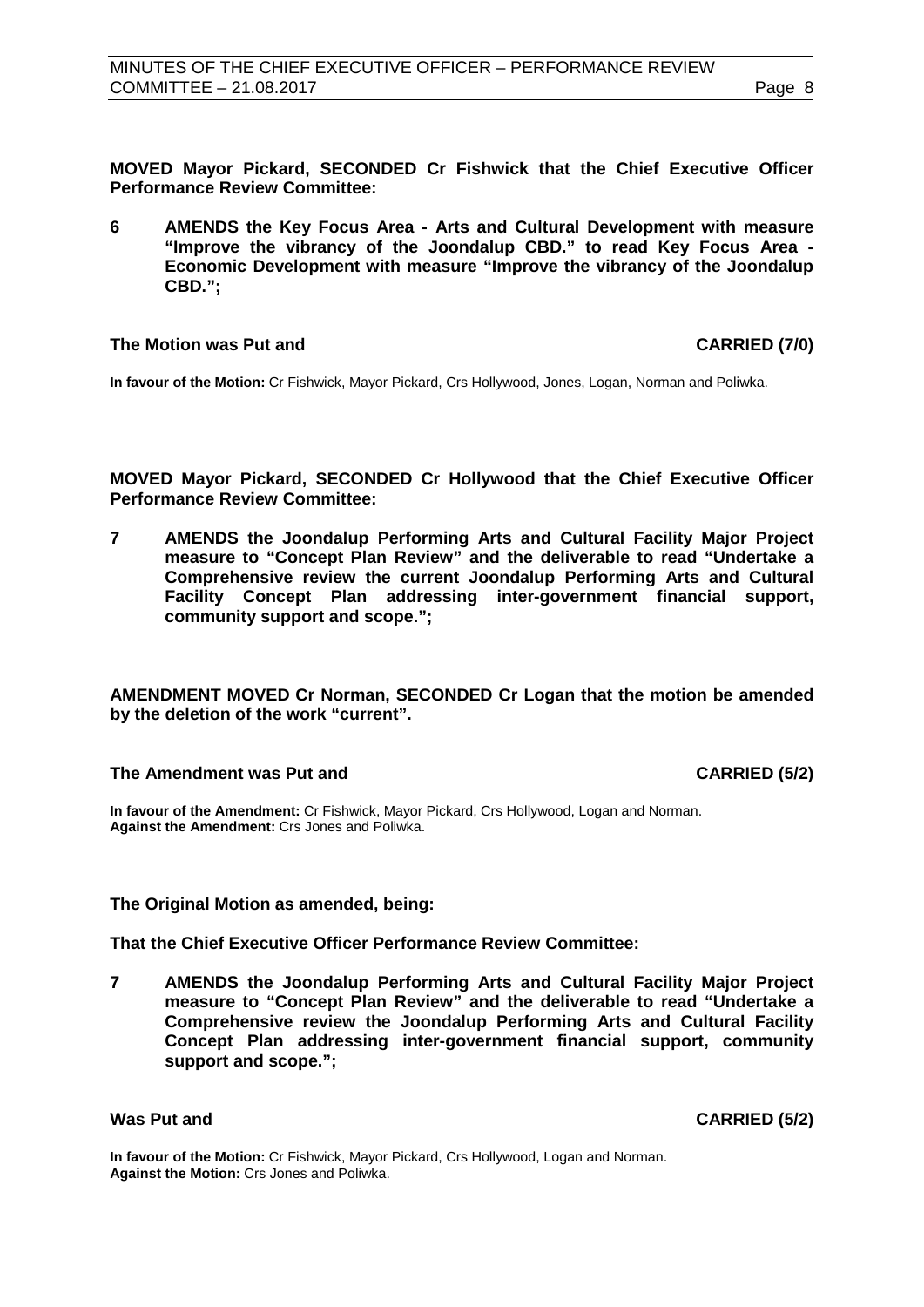**MOVED Mayor Pickard, SECONDED Cr Logan that the Chief Executive Officer Performance Review Committee:**

**8 DELETES the measure "District Planning Scheme No. 3", "Joondalup Activity Centre Structure Plan" and "Land Use and Transportation Strategy" from Key Focus Area – Major Projects, and inserts the following new measure:**

**"***Investigate and report on the provision of an NPL Stadium proposal at Percy Doyle Reserve***." with a deliverable of a report to Council;**

#### **The Motion was Put and CARRIED (7/0)**

**In favour of the Motion:** Cr Fishwick, Mayor Pickard, Crs Hollywood, Jones, Logan, Norman and Poliwka.

**MOVED Cr Poliwka, SECONDED Cr Jones that the Chief Executive Officer Performance Review Committee:**

**9 INSERTS the following new measure under the Key Focus Area – Major Projects:**

**"***Report to Council on an agreed project deliverables and timeframe for the Edgewater Quarry Master Plan***." with a deliverable of a report to Council;**

#### **The Motion was Put and CARRIED (7/0)**

**In favour of the Motion:** Cr Fishwick, Mayor Pickard, Crs Hollywood, Jones, Logan, Norman and Poliwka.

**MOVED Mayor Pickard, SECONDED Cr Norman that the Chief Executive Officer Performance Review Committee:**

**10 ADOPTS the "Committees of Council" measure under the Key Focus Area – Governance;**

#### **The Motion was Put and CARRIED (7/0)**

**In favour of the Motion:** Cr Fishwick, Mayor Pickard, Crs Hollywood, Jones, Logan, Norman and Poliwka.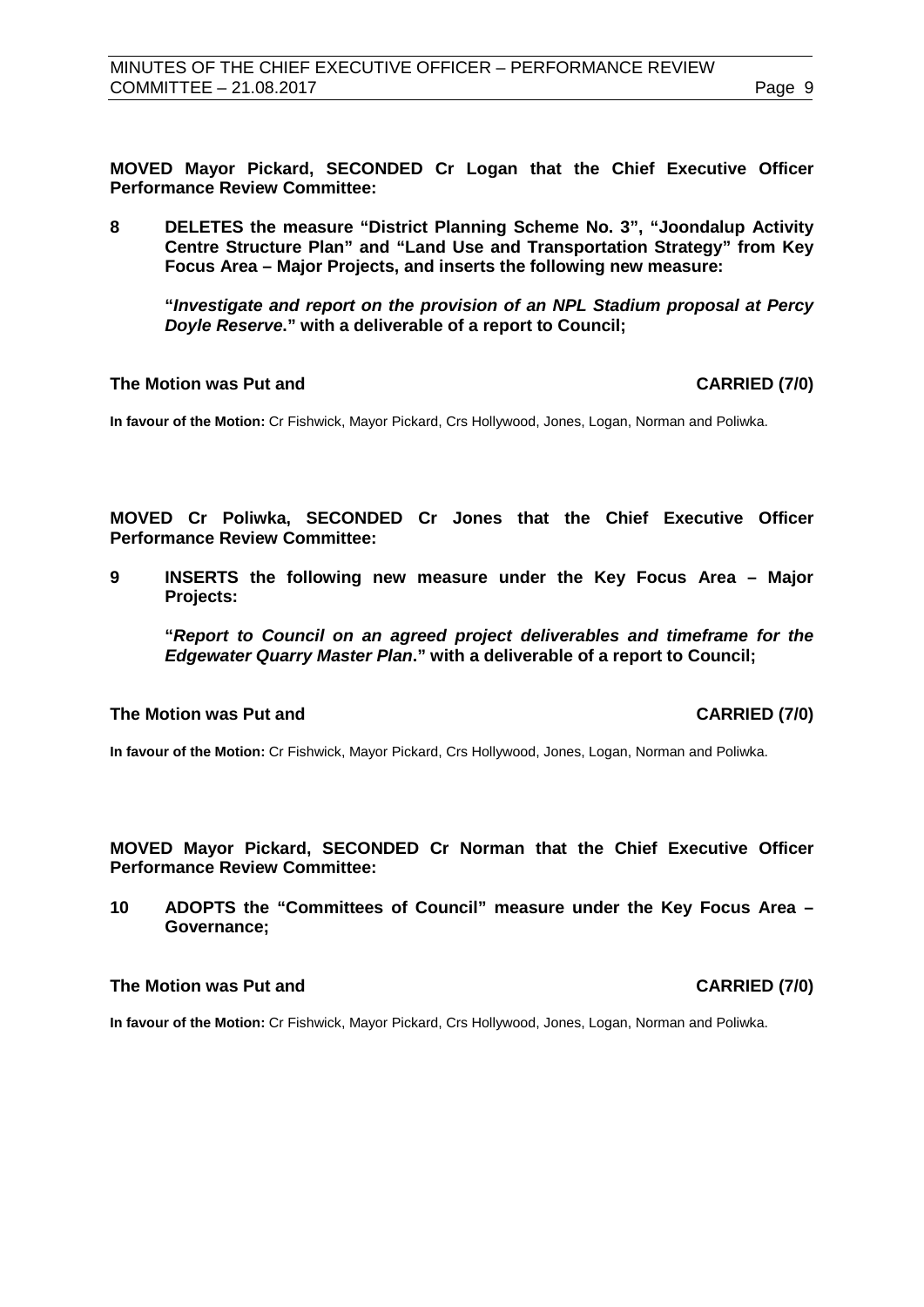**MOVED Cr Norman, SECONDED Mayor Pickard that the Chief Executive Officer Performance Review Committee:**

**11 INSERTS a new measure under the Key Focus Area – Financial Sustainability to read as follows:**

*"Undertake a strategic review of the City's Asset and Maintenance Program.";*

#### **The Motion was Put and CARRIED (6/1)**

**In favour of the Motion:** Cr Fishwick, Mayor Pickard, Crs Hollywood, Jones, Logan and Norman. **Against the Motion:** Cr Poliwka.

**MOVED Cr Hollywood, SECONDED Cr Poliwka that the Chief Executive Officer Performance Review Committee:**

**12 AMENDS the new measure under the Key Focus Area – Financial Sustainability to read "***Review of operating expenditure including Elected Member expenses.***";**

#### **The Motion was Put and CARRIED (6/1)**

**In favour of the Motion:** Crs Fishwick, Hollywood, Jones, Logan, Norman and Poliwka. **Against the Motion:** Mayor Pickard.

**MOVED** Cr Poliwka**, SECONDED** Cr Logan that the Chief Executive Officer Performance Review Committee:

13 RETAINS the measure "International Business Relationship Review" under the Key Focus Area – Stakeholder Engagement;

#### **The Motion was Put and LOST (3/4)**

**In favour of the Motion:** Crs Jones, Logan and Poliwka. **Against the Motion:** Cr Fishwick, Mayor Pickard, Crs Hollywood and Norman.

*Cr Jones left the meeting at 7.23pm and returned at 7.24pm.*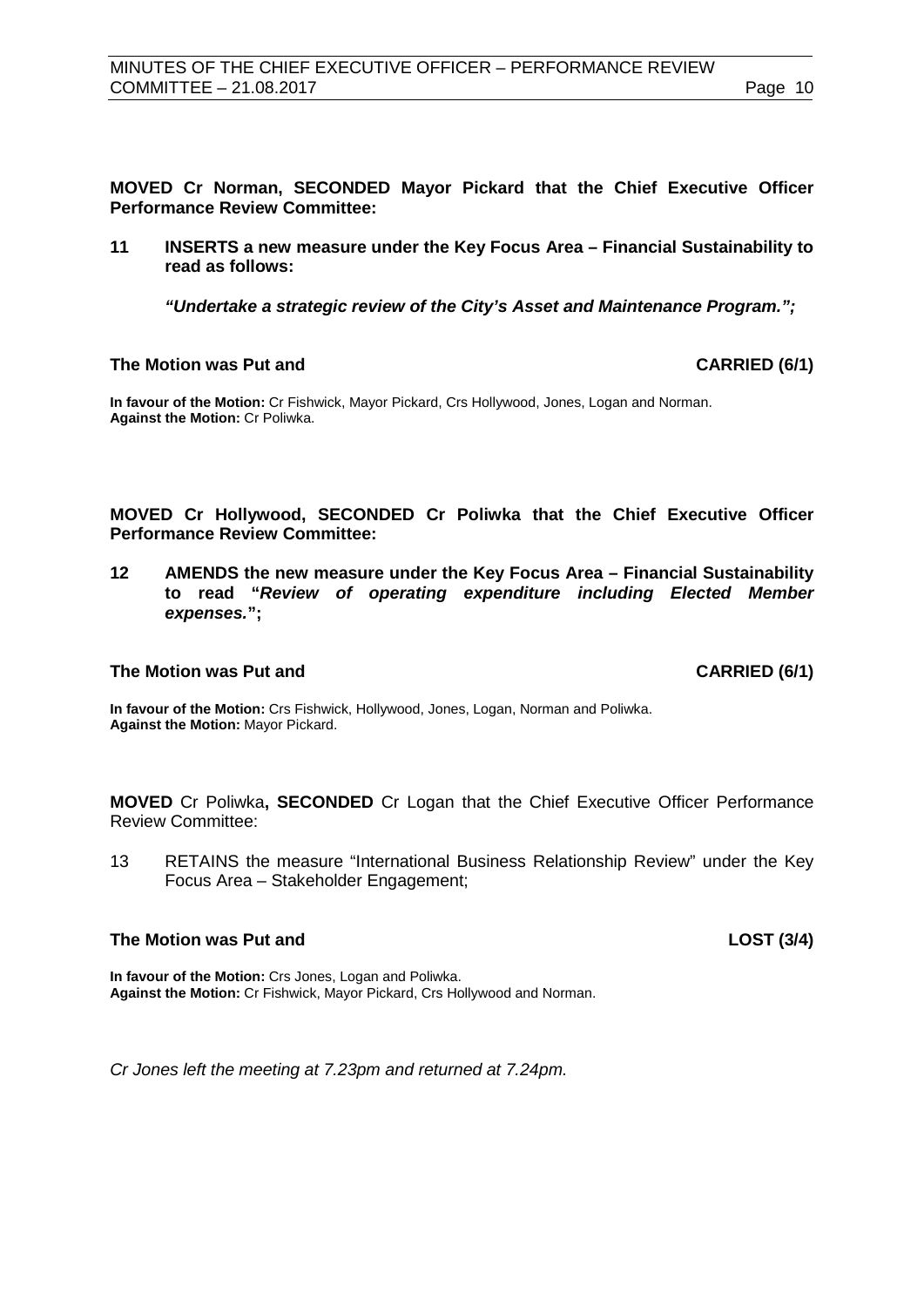**MOVED Cr Hollywood, SECONDED Cr Jones that the Chief Executive Officer Performance Review Committee:**

**13 ADOPTS the 2016-17 Key Performance Indicators, as amended by the Chief Executive Officer Performance Review Committee being included in the draft 2017-18 Key Performance Indicators for the Chief Executive Officer.** 

### **The Motion was Put and CARRIED (7/0)**

**In favour of the Motion:** Cr Fishwick, Mayor Pickard, Crs Hollywood, Jones, Logan, Norman and Poliwka.